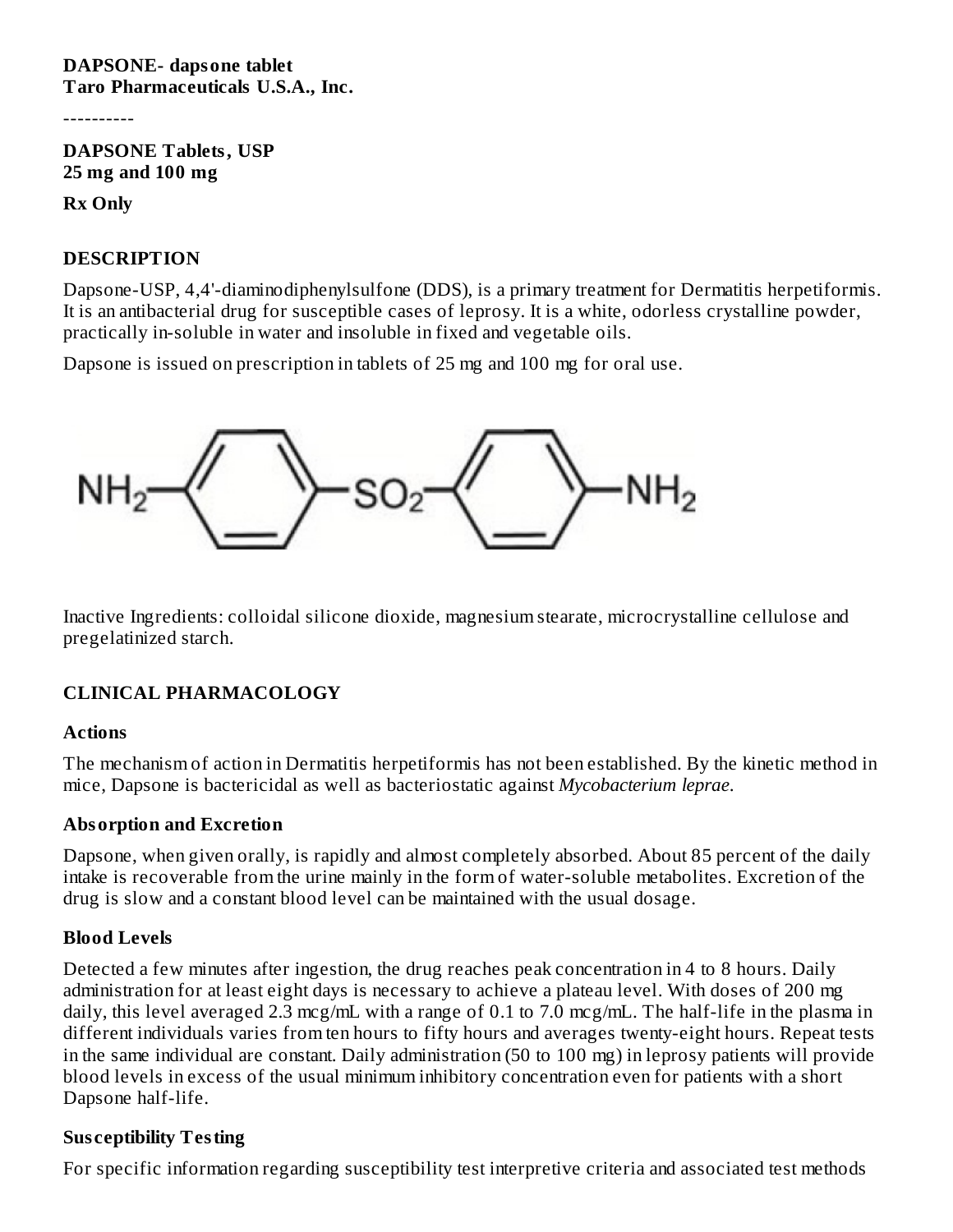and quality control standards recognized by FDA for this drug, please see: https://www.fda.gov/STIC.

# **INDICATIONS AND USAGE**

Dermatitis herpetiformis: (D.H.) Leprosy: All forms of leprosy except for cases of proven Dapsone resistance.

# **CONTRAINDICATION**

Hypersensitivity to Dapsone and/or its derivatives.

### **WARNINGS**

The patient should be warned to respond to the presence of clinical signs such as sore throat, fever, pallor, purpura or jaundice. Deaths associated with the administration of Dapsone have been reported from agranulocytosis, aplastic anemia and other blood dyscrasias. Complete blood counts should be done frequently in patients receiving Dapsone. The FDA Dermatology Advisory Committee recommended that, when feasible, counts should be done weekly for the first month, monthly for six months and semi-annually thereafter. If a significant reduction in leucocytes, platelets or hemopoiesis is noted, Dapsone should be discontinued and the patient followed intensively. Folic acid antagonists have similar effects and may increase the incidence of hematologic reactions; if co-administered with Dapsone the patient should be monitored more frequently. Patients on weekly pyrimethamine and Dapsone have developed agranulocytosis during the second and third month of therapy.

Severe anemia should be treated prior to initiation of therapy and hemoglobin monitored. Hemolysis and methemoglobin may be poorly tolerated by patients with severe cardiopulmonary disease.

Cutaneous reactions, especially bullous, include exfoliative dermatitis and are probably one of the most serious, though rare, complications of sulfone therapy. They are directly due to drug sensitization. Such reactions include toxic erythema, erythema multiforme, toxic epidermal necrolysis, morbilliform and scarlatiniform reactions, urticaria and erythema nodosum. If new or toxic dermatologic reactions occur, sulfone therapy must be promptly discontinued and appropriate therapy instituted. Leprosy reactional states, including cutaneous, are not hypersensitivity reactions to Dapsone and do not require discontinuation. See special section.

# **PRECAUTIONS**

# **General**

Hemolysis and Heinz body formation may be exaggerated in individuals with a glucose-6-phosphate dehydrogenase (G6PD) deficiency, or methemoglobin reductase deficiency, or hemoglobin M. This reaction is frequently dose-related. Dapsone should be given with caution to these patients or if the patient is exposed to other agents or conditions such as infection or diabetic ketosis capable of producing hemolysis. Drugs or chemicals which have produced significant hemolysis in G6PD or methemoglobin reductase deficient patients include Dapsone, sulfanilamide, nitrite, aniline, phenylhydrazine, napthalene, niridazole, nitro-furantoin and 8-amino-antimalarials such as primaquine.

Toxic hepatitis and cholestatic jaundice have been reported early in therapy. Hyperbilirubinemia may occur more often in G6PD deficient patients. When feasible, baseline and subsequent monitoring of liver function is recommended; if abnormal, Dapsone should be discontinued until the source of the abnormality is established.

# **Drug Interactions**

Rifampin lowers Dapsone levels 7 to 10-fold by accelerating plasma clearance; in leprosy this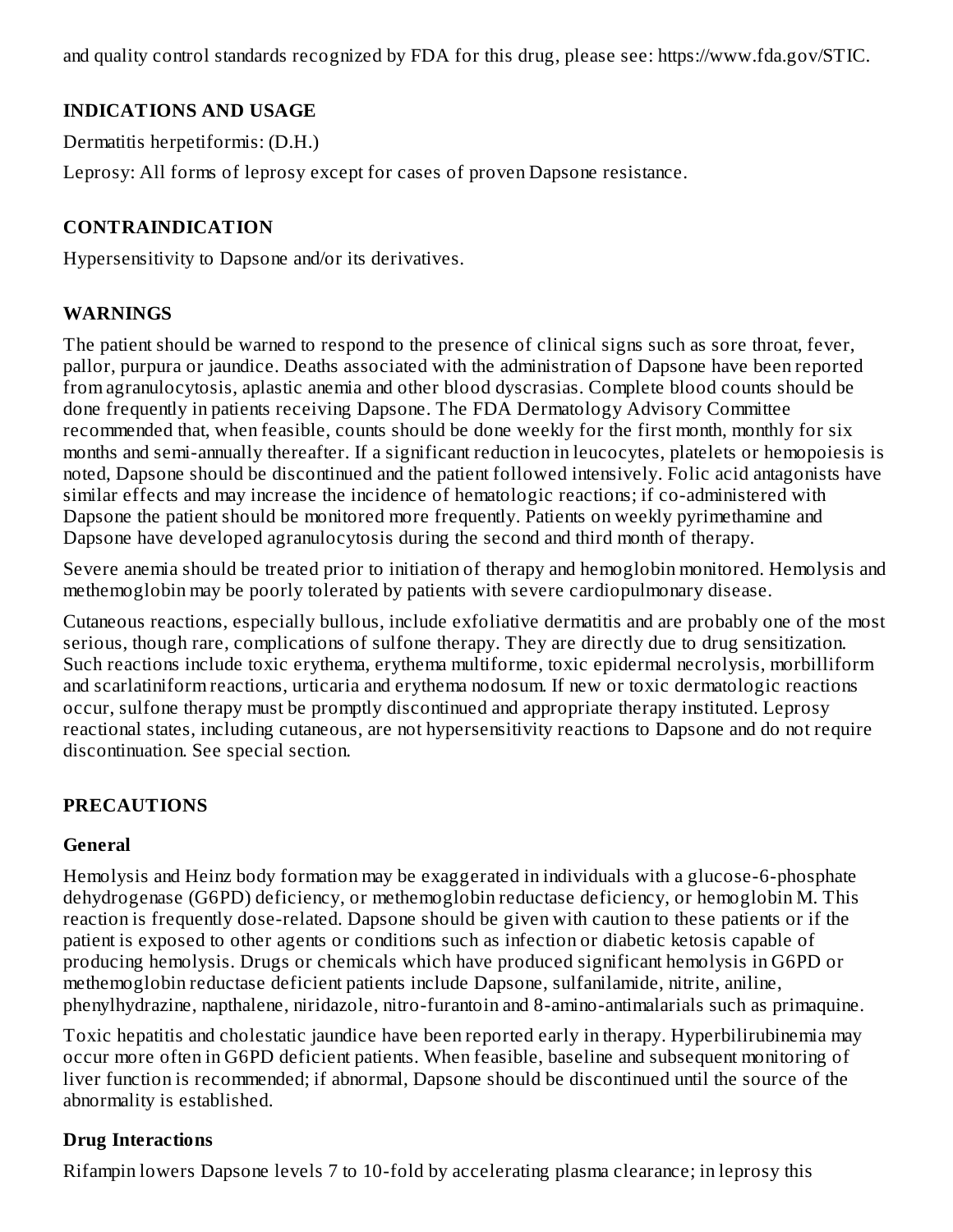reduction has not required a change in dosage. Folic acid antagonists such as pyrimethamine may increase the likelihood of hematologic reactions. A modest interaction has been reported for patients receiving 100 mg Dapsone daily in combination with trimethoprim 5 mg/kg q6h. On Day 7, the serum Dapsone levels averaged  $2.1 \pm 1.0$  mcg/mL in comparison to  $1.5 \pm 0.5$  mcg/mL for Dapsone alone. On Day 7, trimethoprim levels averaged  $18.4 \pm 5.2$  mcg/mL in comparison to  $12.4 \pm 4.5$  mcg/mL for patients not receiving Dapsone. Thus, there is a mutual interaction between Dapsone and trimethoprim in which each raises the level of the other about 1.5 times.

A crossover study $^1$  designed to assess the potential of a drug interaction between Dapsone, 100 mg/day and trimethoprim, 200 mg every 12 hours, in eight asymptomatic HIV positive volunteers (average CD4 count 524 cells/mm<sup>3</sup>) demonstrated that there was not a significant drug interaction between Dapsone and trimethoprim. However, an earlier report<sup>2</sup> also by Lee et al, in 78 HIV infected patients with acute *Pneumocystis carinii* pneumonia, receiving Dapsone, 100 mg/day and higher trimethoprim dose, 20 mg/kg/day, demonstrated that the serum levels of Dapsone were increased by 40% and trimethoprim levels were increased by 48% when the drugs were administered concurrently.

# **Carcinogenesis, mutagenesis**

Dapsone has been found carcinogenic (sarcomagenic) for male rats and female mice causing mesenchymal tumors in the spleen and peritoneum, and thyroid carcinoma in female rats. Dapsone is not mutagenic with or without microsomal activation in *S. typhimurium* tester strains 1535, 1537, 1538, 98, or 100.

# **Pregnancy**

Teratogenic Effects

# *Pregnancy Category C*

Animal reproduction studies have not been conducted with Dapsone. Extensive, but uncontrolled experience and two published surveys on the use of Dapsone in pregnant women have not shown that Dapsone increases the risk of fetal abnormalities if administered during all trimesters of pregnancy or can affect reproduction capacity. Because of the lack of animal studies or controlled human experience, Dapsone should be given to a pregnant woman only if clearly needed. In general, for leprosy, USPHS at Carville recommends maintenance of Dapsone. Dapsone has been important for the management of some pregnant D.H. patients.

# **Nursing Mothers**

Dapsone is excreted in breast milk in substantial amounts. Hemolytic reactions can occur in neonates. See section on hemolysis. Because of the potential for tumorgenicity shown for Dapsone in animal studies a decision should be made whether to discontinue nursing or discontinue the drug taking into account the importance of drug to the mother.

# **Pediatric Us e**

Pediatric patients are treated on the same schedule as adults but with correspondingly smaller doses. Dapsone is generally not considered to have an effect on the later growth, development and functional development of the pediatric patient.

# **ADVERSE REACTIONS**

In addition to the warnings listed above, the following syndromes and serious reactions have been reported in patients on Dapsone.

# **Hematologic Effects**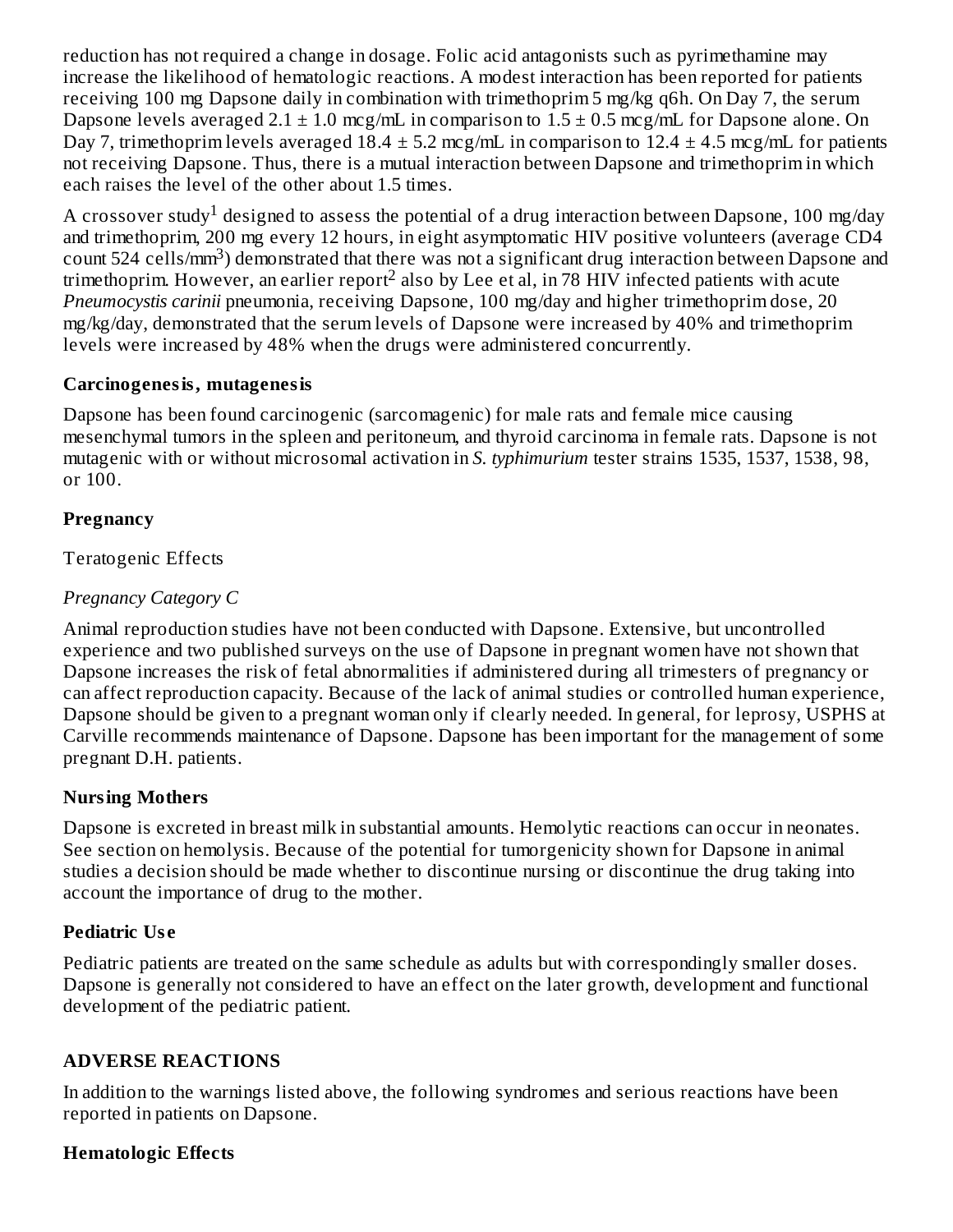Dose-related hemolysis is the most common adverse effect and is seen in patients with or without G6PD deficiency. Almost all patients demonstrate the inter-related changes of a loss of 1 to 2g of hemoglobin, an increase in the reticulocytes (2 to 12%), a shortened red cell life span and a rise in methemoglobin. G6PD deficient patients have greater responses.

### **Nervous System Effects**

Peripheral neuropathy is a definite but unusual complication of Dapsone therapy in non-leprosy patients. Motor loss is predominant. If muscle weakness appears, Dapsone should be withdrawn. Recovery on withdrawal is usually substantially complete. The mechanism of recovery is reported by axonal regeneration. Some recovered patients have tolerated retreatment at reduced dosage. In leprosy this complication may be difficult to distinguish from a leprosy reactional state.

# **Body As A Whole**

In addition to the warnings and adverse effects reported above, additional adverse reactions include: nausea, vomiting, abdominal pains, pancreatitis, vertigo, blurred vision, tinnitus, insomnia, fever, headache, psychosis, phototoxicity, pulmonary eosinophilia, tachycardia, albuminuria, the nephrotic syndrome, hypoalbuminemia without proteinuria, renal papillary necrosis, male infertility, drug-induced Lupus erythematosus and an infectious mononucleosis-like syndrome. In general, with the exception of the complications of severe anoxia from overdosage (retinal and optic nerve damage, etc.) these adverse reactions have regressed off drug.

# **OVERDOSAGE**

Nausea, vomiting, hyperexcitability can appear a few minutes up to 24 hours after ingestion of an overdosage. Methemoglobin induced depression, convulsions or severe cyanosis requires prompt treatment. In normal and methemoglobin reductase deficient patients, methylene blue, 1 to 2 mg/kg of body weight, given slowly intravenously, is the treatment of choice. The effect is complete in 30 minutes, but may have to be repeated if methemoglobin reaccumulates. For non-emergencies, if treatment is needed, methylene blue may be given orally in doses of 3 to 5 mg/kg every 4 to 6 hours. Methylene blue reduction depends on G6PD and should not be given to fully expressed G6PD deficient patients.

# **DOSAGE AND ADMINISTRATION**

### **Dermatitis herpetiformis**

The dosage should be individually titrated starting in adults with 50 mg daily and correspondingly smaller doses in children. If full control is not achieved within the range of 50 to 300 mg daily, higher doses may be tried. Dosage should be reduced to a minimum maintenance level as soon as possible. In responsive patients there is a prompt reduction in pruritus followed by clearance of skin lesions. There is no effect on the gastrointestinal component of the disease.

Dapsone levels are influenced by acetylation rates. Patients with high acetylation rates, or who are receiving treatment affecting acetylation may require an adjustment in dosage.

A strict gluten free diet is an option for the patient to elect, permitting many to reduce or eliminate the need for Dapsone; the average time for dosage reduction is 8 months with a range of 4 months to 2½ years and for dosage elimination 29 months with a range of 6 months to 9 years.

# **Leprosy**

In order to reduce secondary Dapsone resistance, the WHO Expert Committee on Leprosy and the USPHS at Carville, LA, recommended that Dapsone should be commenced in combination with one or more anti-leprosy drugs. In the multidrug program Dapsone should be maintained at the full dosage of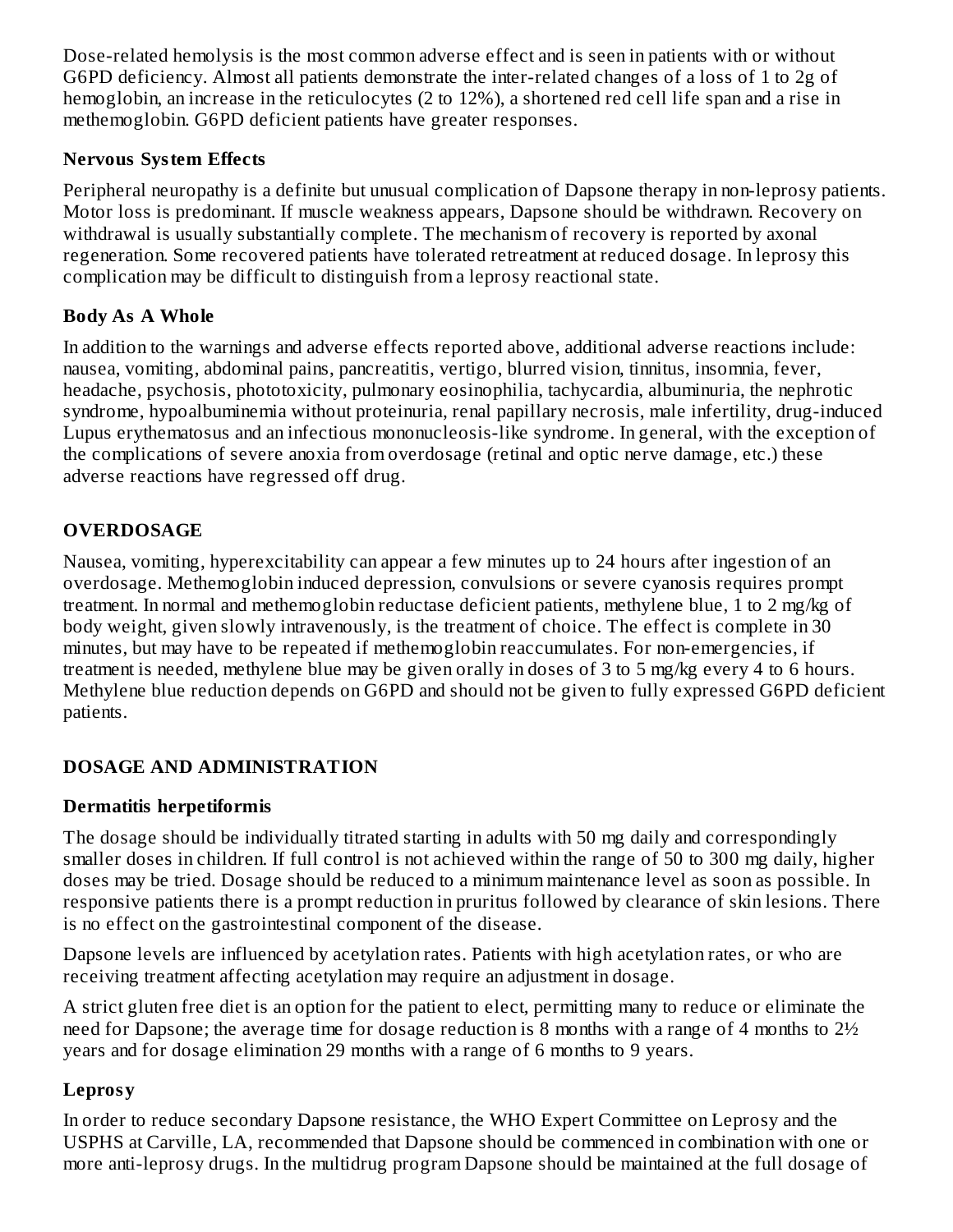100 mg daily without interruption (with corresponding smaller doses for children) and provided to all patients who have sensitive organisms with new or recrudescent disease or who have not yet completed a two year course of Dapsone monotherapy. For advice and other drugs, the USPHS at Carville, LA (1- 800-642-2477) should be contacted. Before using other drugs consult appropriate product labeling.

In bacteriologically negative tuberculoid and indeterminate disease, the recommendation is the coadministration of Dapsone 100 mg daily with six months of Rifampin 600 mg daily. Under WHO, daily Rifampin may be replaced by 600 mg Rifampin monthly, if supervised. The Dapsone is continued until all signs of clinical activity are controlled usually after an additional six months. Then Dapsone should be continued for an additional three years for tuberculoid and indeterminate patients and for five years for borderline tuberculoid patients.

In lepromatous and borderline lepromatous patients, the recommendation is the co-administration of Dapsone 100 mg daily with two years of Rifampin 600 mg daily. Under WHO daily Rifampin may be replaced by 600 mg Rifampin monthly, if supervised. One may elect the concurrent administration of a third anti-leprosy drug, usually either Clofazamine 50 to 100 mg daily or Ethionamide 250 to 500 mg daily. Dapsone 100 mg daily is continued 3 to 10 years until all signs of clinical activity are controlled with skin scrapings and biopsies negative for one year. Dapsone should then be continued for an additional 10 years for borderline patients and for life for lepromatous patients.

Secondary Dapsone resistance should be suspected whenever a lepromatous or borderline lepromatous patient receiving Dapsone treatment relapses clinically and bacteriologically, solid staining bacilli being found in the smears taken from the new active lesions. If such cases show no response to regular and supervised Dapsone therapy within three to six months or good compliance for the past 3 to 6 months can be assured, Dapsone resistance should be considered confirmed clinically. Determination of drug sensitivity using the mouse footpad method is recommended and, after prior arrangement, is available without charge from the USPHS, Carville, LA. Patients with proven Dapsone resistance should be treated with other drugs.

# **LEPROSY REACTIONAL STATES**

Abrupt changes in clinical activity occur in leprosy with any effective treatment and are known as reactional states. The majority can be classified into two groups.

The "Reversal" reaction (Type 1) may occur in borderline or tuberculoid leprosy patients often soon after chemotherapy is started. The mechanism is presumed to result from a reduction in the antigenic load: the patient is able to mount an enhanced delayed hypersensitivity response to residual infection leading to swelling ("Reversal") of existing skin and nerve lesions. If severe, or if neuritis is present, large doses of steroids should always be used. If severe, the patient should be hospitalized. In general anti-leprosy treatment is continued and therapy to suppress the reaction is indicated such as analgesics, steroids, or surgical decompression of swollen nerve trunks. USPHS at Carville, LA should be contacted for advice in management.

Erythema nodosum leprosum (ENL) (lepromatous reaction) (Type 2 reaction) occurs mainly in lepromatous patients and small numbers of borderline patients. Approximately 50% of treated patients show this reaction in the first year. The principal clinical features are fever and tender erythematous skin nodules sometimes associated with malaise, neuritis, orchitis, albuminuria, joint swelling, iritis, epistaxis or depression. Skin lesions can become pustular and/or ulcerate. Histologically there is a vasculitis with an intense polymorphonuclear infiltrate. Elevated circulating immune complexes are considered to be the mechanism of reaction. If severe, patients should be hospitalized. In general, antileprosy treatment is continued. Analgesics, steroids, and other agents available from USPHS, Carville, LA, are used to suppress the reaction.

# **HOW SUPPLIED**

Dapsone Tablets USP, 25 mg are available as white, round tablet. One side scored and engraved with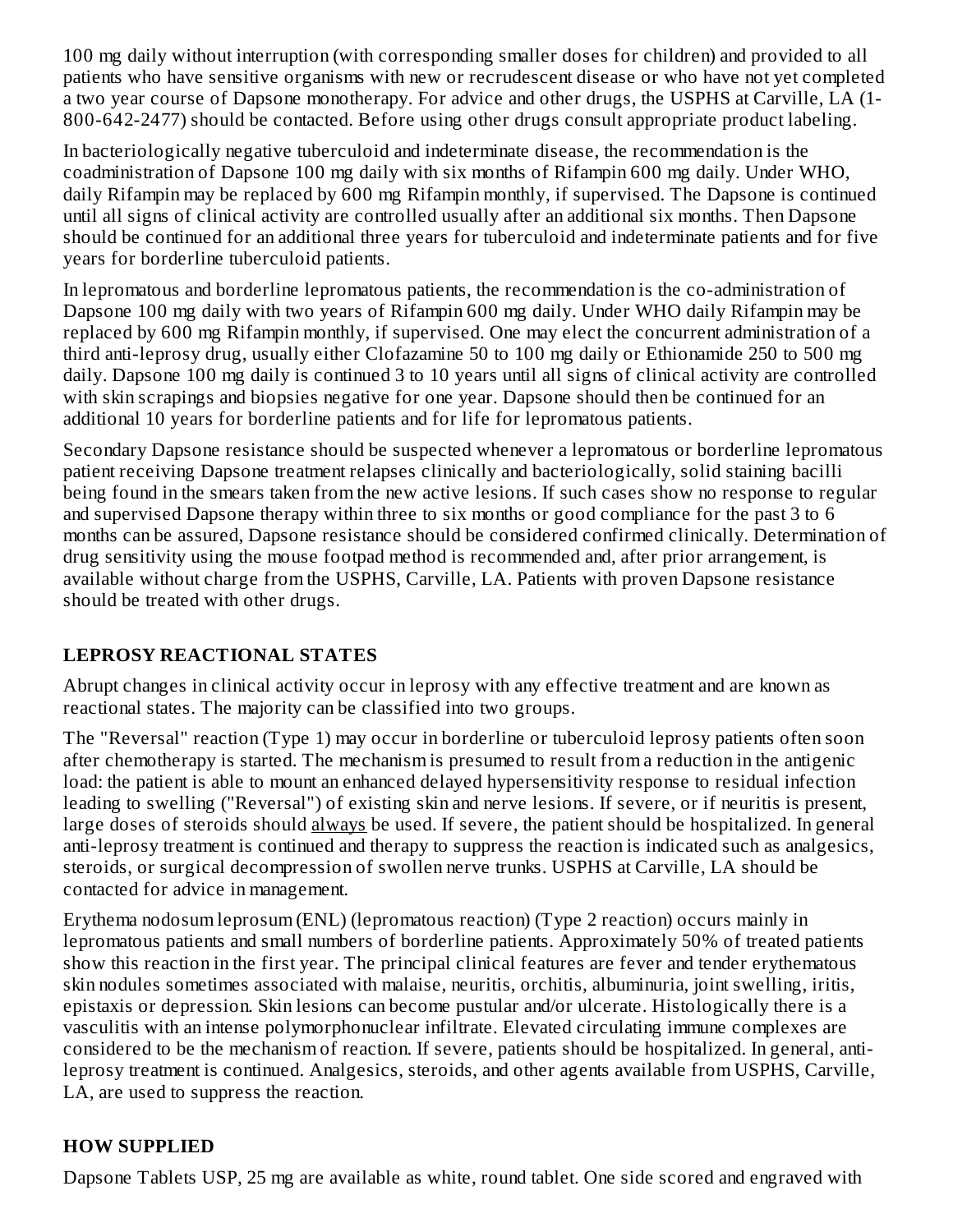"DAP" above and "25" below the score and the other side is plain in a Unit of Use carton of 30 tablets  $(2 \times 15)$ . The blisters are light and child-resistant. NDC 51672-4197-2.

Dapsone Tablets USP, 25 mg are available as white, round tablet. One side scored and engraved with "DAP" above and "25" below the score and the other side is plain in a light and child resistant bottle of 30 tablets. NDC 51672-4197-6.

Dapsone Tablets USP, 100 mg are available as white, round tablet. One side scored and engraved with "DAP" above and "100" below the score and the other side is plain in a Unit of Use carton of 30 tablets  $(2 \times 15)$ . The blisters are light and child-resistant. NDC 51672-4198-2.

Dapsone Tablets USP, 100 mg are available as white, round tablet. One side scored and engraved with "DAP" above and "100" below the score and the other side is plain in a light and child-resistant bottle of 30 tablets. NDC 51672-4198-6.

**Store at 20° to 25°C (68° to 77°F)** [see USP Controlled Room Temperature]. Protect from light.

Keep this and all drugs out of the reach of children.

# **REFERENCES**

- 1. Lee, B., et al., Zidovudine, Trimethoprim, and Dapsone Pharmacokinetic Interactions in Patients with HIV Infection. *Antimicrobial Agents and Chemotherapy*, May 1996; 1231-1236.
- 2. Lee, B., et al., Dapsone, Trimethoprim, and Sulfamethoxazole Plasma Levels During Treatment of Pneumocystis Carinii Pneumonia in Patients with AIDS, *Annals of Internal Medicine*, 1989; 110:606- 611.

Mfd. by: Taro Pharmaceutical Industries, Ltd. Haifa Bay, Israel 2624761

Dist. by: **Taro Pharmaceuticals U.S.A., Inc.** Hawthorne, NY 10532

Revised: December 2018 20991-1218-2

# **PRINCIPAL DISPLAY PANEL - 25 mg Tablet Bottle Label**

**NDC 51672-4197-6 30 Tablets**

**Dapsone Tablets, USP 25 mg**

**Rx only**

**TARO**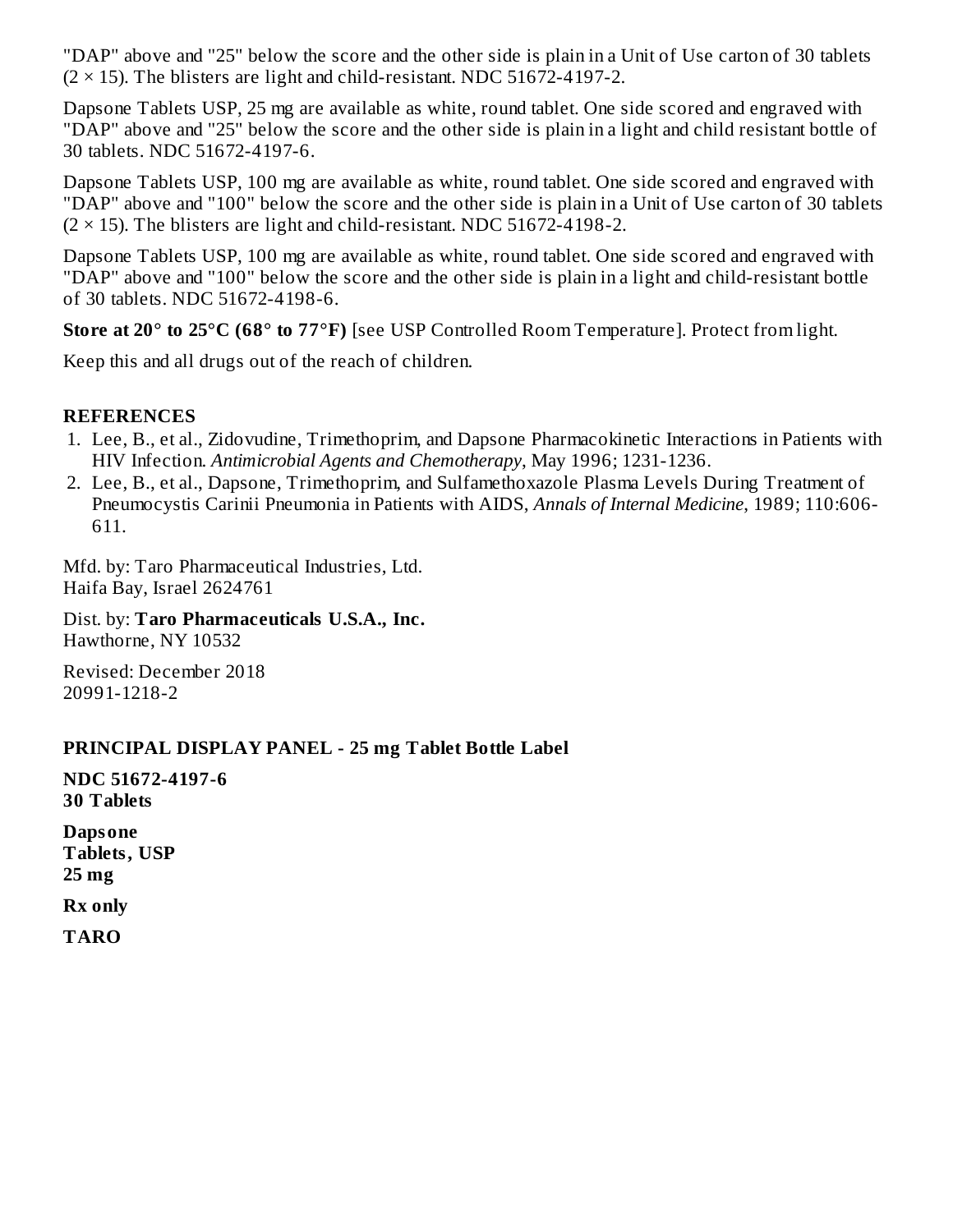

**PRINCIPAL DISPLAY PANEL - 100 mg Tablet Bottle Label**

**NDC 51672-4198-6 30 Tablets**

**Dapsone Tablets, USP 100 mg**

**Rx only**

**TARO**



| <b>DAPSONE</b>                                         |                         |                                      |                    |  |                 |  |
|--------------------------------------------------------|-------------------------|--------------------------------------|--------------------|--|-----------------|--|
| dapsone tablet                                         |                         |                                      |                    |  |                 |  |
|                                                        |                         |                                      |                    |  |                 |  |
| <b>Product Information</b>                             |                         |                                      |                    |  |                 |  |
| Product Type                                           | HUMAN PRESCRIPTION DRUG |                                      | Item Code (Source) |  | NDC:51672-4197  |  |
| <b>Route of Administration</b>                         | ORAL                    |                                      |                    |  |                 |  |
|                                                        |                         |                                      |                    |  |                 |  |
|                                                        |                         |                                      |                    |  |                 |  |
| <b>Active Ingredient/Active Moiety</b>                 |                         |                                      |                    |  |                 |  |
| <b>Ingredient Name</b>                                 |                         | <b>Basis of Strength</b><br>Strength |                    |  |                 |  |
| Dapsone (UNII: 8W5C518302) (Dapsone - UNII:8W5C518302) |                         |                                      | Dapsone            |  | $25 \text{ mg}$ |  |
|                                                        |                         |                                      |                    |  |                 |  |
|                                                        |                         |                                      |                    |  |                 |  |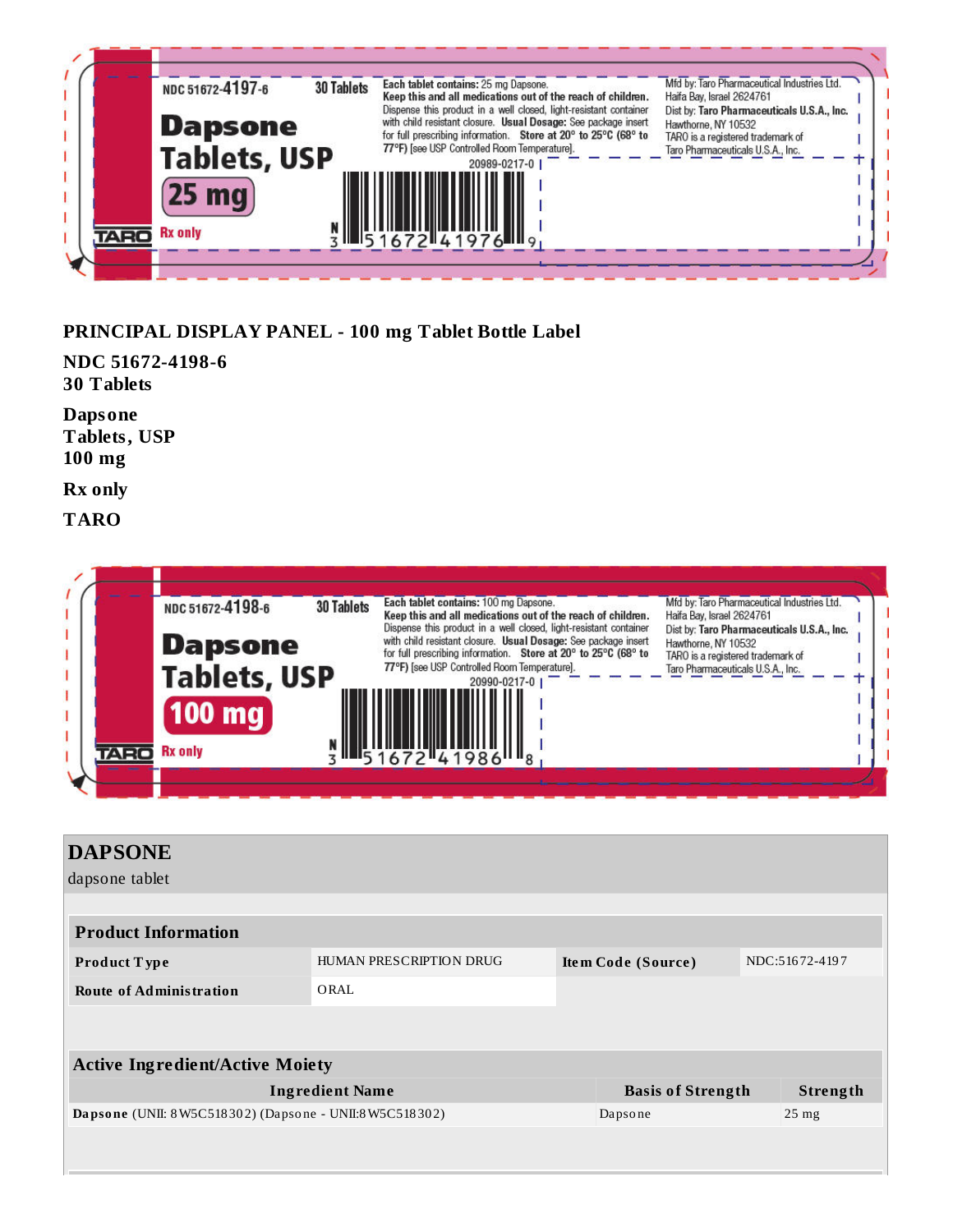| <b>Inactive Ingredients</b>  |                                       |                                                 |                                                                      |                             |                                         |                           |          |  |
|------------------------------|---------------------------------------|-------------------------------------------------|----------------------------------------------------------------------|-----------------------------|-----------------------------------------|---------------------------|----------|--|
|                              |                                       |                                                 | <b>Ingredient Name</b>                                               |                             |                                         |                           | Strength |  |
|                              | SILICON DIO XIDE (UNII: ETJ7Z6XBU4)   |                                                 |                                                                      |                             |                                         |                           |          |  |
|                              | MAGNESIUM STEARATE (UNII: 70097M6I30) |                                                 |                                                                      |                             |                                         |                           |          |  |
|                              |                                       |                                                 | MICRO CRYSTALLINE CELLULO SE (UNII: OP1R32D61U)                      |                             |                                         |                           |          |  |
|                              | STARCH, CORN (UNII: O8232NY3SJ)       |                                                 |                                                                      |                             |                                         |                           |          |  |
|                              |                                       |                                                 |                                                                      |                             |                                         |                           |          |  |
|                              | <b>Product Characteristics</b>        |                                                 |                                                                      |                             |                                         |                           |          |  |
|                              | Color                                 |                                                 | <b>WHITE</b>                                                         | <b>Score</b>                |                                         |                           | 2 pieces |  |
|                              | <b>Shape</b>                          |                                                 | <b>ROUND</b>                                                         | <b>Size</b>                 |                                         | 7mm                       |          |  |
|                              | Flavor                                |                                                 |                                                                      | <b>Imprint Code</b>         |                                         | DAP;25                    |          |  |
|                              | <b>Contains</b>                       |                                                 |                                                                      |                             |                                         |                           |          |  |
|                              |                                       |                                                 |                                                                      |                             |                                         |                           |          |  |
| Packaging                    |                                       |                                                 |                                                                      |                             |                                         |                           |          |  |
| #                            | <b>Item Code</b>                      |                                                 | <b>Package Description</b>                                           |                             | Marketing Start Date Marketing End Date |                           |          |  |
|                              |                                       |                                                 | 1 NDC:51672-4197-6 30 in 1 BOTTLE; Type 0: Not a Combination Product |                             | 03/01/2019                              |                           |          |  |
|                              | 2   NDC:51672-4197-2   2 in 1 CARTON  |                                                 |                                                                      |                             | 03/01/2019                              |                           |          |  |
| $\mathbf 2$                  |                                       |                                                 | 15 in 1 BLISTER PACK; Type 0: Not a Combination Product              |                             |                                         |                           |          |  |
|                              |                                       |                                                 |                                                                      |                             |                                         |                           |          |  |
|                              |                                       |                                                 |                                                                      |                             |                                         |                           |          |  |
| <b>Marketing Information</b> |                                       |                                                 |                                                                      |                             |                                         |                           |          |  |
| <b>Marketing Category</b>    |                                       | <b>Application Number or Monograph Citation</b> |                                                                      | <b>Marketing Start Date</b> |                                         | <b>Marketing End Date</b> |          |  |
| <b>ANDA</b>                  |                                       | ANDA209430                                      |                                                                      | 03/01/2019                  |                                         |                           |          |  |
|                              |                                       |                                                 |                                                                      |                             |                                         |                           |          |  |
|                              |                                       |                                                 |                                                                      |                             |                                         |                           |          |  |
| <b>DAPSONE</b>               |                                       |                                                 |                                                                      |                             |                                         |                           |          |  |
|                              | dapsone tablet                        |                                                 |                                                                      |                             |                                         |                           |          |  |
|                              |                                       |                                                 |                                                                      |                             |                                         |                           |          |  |
|                              | <b>Product Information</b>            |                                                 |                                                                      |                             |                                         |                           |          |  |

| <b>Product Type</b>                                           | HUMAN PRESCRIPTION DRUG<br>Item Code (Source) |          |  | NDC:51672-4198  |  |
|---------------------------------------------------------------|-----------------------------------------------|----------|--|-----------------|--|
| <b>Route of Administration</b>                                | ORAL                                          |          |  |                 |  |
|                                                               |                                               |          |  |                 |  |
| <b>Active Ingredient/Active Moiety</b>                        |                                               |          |  |                 |  |
| <b>Ingredient Name</b>                                        | <b>Basis of Strength</b>                      | Strength |  |                 |  |
| <b>Dapsone</b> (UNII: 8W5C518302) (Dapsone - UNII:8W5C518302) |                                               | $100$ mg |  |                 |  |
|                                                               |                                               |          |  |                 |  |
| <b>Inactive Ingredients</b>                                   |                                               |          |  |                 |  |
|                                                               | <b>Ingredient Name</b>                        |          |  | <b>Strength</b> |  |
| <b>SILICON DIO XIDE (UNII: ETJ7Z6XBU4)</b>                    |                                               |          |  |                 |  |
| MAGNESIUM STEARATE (UNII: 70097M6I30)                         |                                               |          |  |                 |  |
| MICRO CRYSTALLINE CELLULO SE (UNII: OP1R32D61U)               |                                               |          |  |                 |  |
| STARCH, CORN (UNII: O8232NY3SJ)                               |                                               |          |  |                 |  |